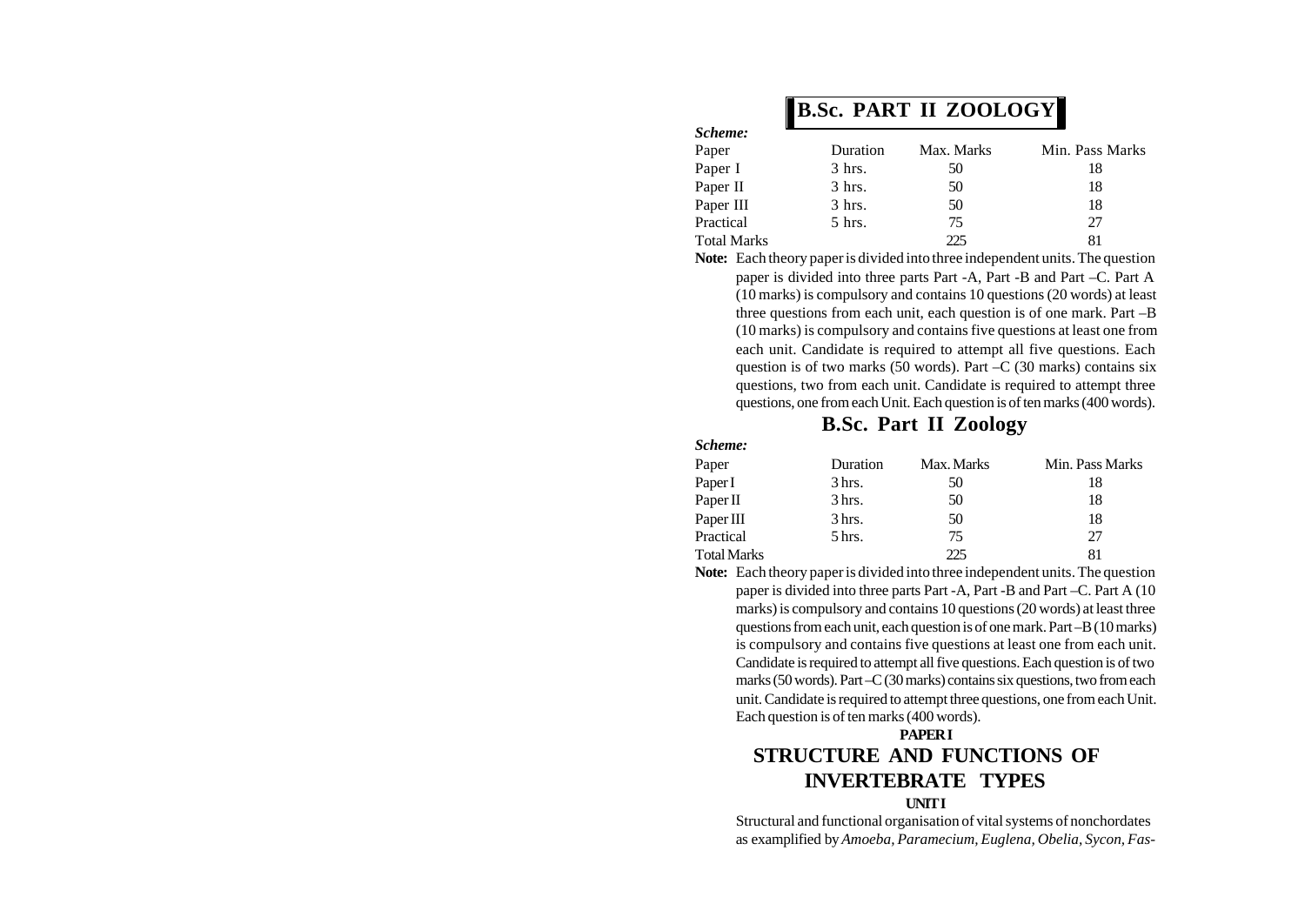*ciola, Taenia, Nereis, Hirudinaria, Palaemon, Lamellidens, Pila and Asterias* :

- 1 Locomotion :Pseudopodial*(Amoeb*a), ciliary *(Paramecium)* and flagel-lar *(Euglen*a), parapodial *(Nerei*s), pedal muscular foot *(Pil*a) and tube feet *(Asteria*s).
- 2 Skeleton : Endoskeleton (spicules of Sycon), exoskeleton, chitinous *(Palaemo*n), calcareous (Corals, *Pila, Lamellidens, Asteria*s), siliceous *(Radiolari*a).
- 3 Nervous System : Sensory and nerve cells *(Obeli*a); brain ring and longitudinal nerves *(Fasciola*and *Taeni*a), brain and ventral nerve cord *(Nereis, Palaemo*n), nervous system of *Pila* and *Lamelliden*s.
- 4. Sense-organs : Statocyst and osphradium*(Lamellidens*and *Pil*a), compound eye *(Palaemo*n) and simple eye *(Nerei*s, *Pil*a), tactile and olfactory organs *(Palaemo*n), nuchal organs *(Nerei*s).

#### **UNIT II**

- 1 Food, Feeding, Digestive structures and Digestion: Autotrophic *(Euglen*a), heterotrophic: through food vacuole *(Parameciu*m) and in hydroid and medusoid zooids *(Obeli*a), parasitic *(Fasciola, Taeni*a, *Hirudinari*a),predatory *(Nereis, Palaemon, Asteria*s), filter feeding *(Lamelliden*s)
- 2 Respiration : Aquatic general body surface *(Euglena, Nereis, Hirudinari*a), dermal branchiae*(Asteria*s), parapodia *(Nerei*s), gills *(Palaemon, Lemellidens, Pil*a), aerial, pulmonary sac *(Pil*a), trachea (Insect), anaerobic *(Fasciola, Taeni*a).
- 3 Excretion : General body surface (Protozoa, *Sycon, Obeli*a), protonephridial system and flame cells *(Fasciola, Taeni*a), nephridia *(Nereis, Hirudinari*a), malpighian tubules (insect); organ of Bojanus*(Lamellidens, Pil*a).
- 4 Circulation : Cyclosis *(Euglena, Parameciu*m), diffusion *(Syco*n, *Obelia, Fasciola, Taeni*a), open circulatory system *(Hirudinaria, Palaemon, Lamellidens, Pila, Asteria*s), closed circulatory system *(Nerei*s).
- 5 Reproduction : Asexual *(Paramecium, Euglena, Syco*n), alternation of generation *(Obeli*a), sexual *(Fasciola, Taenia, Nereis, Lamellidens, Pila, Hirudinaria, Asteria*s).

#### **UNIT III**

- 1 Evolution of canal system of sponges.
- 2 Parasitic adaptations in helminthes and arthropods.
- 3 Characteristics of social insects; Social organisation in termites.
- 4 Direct and Indirect Development in Insects.
- 5 Water vascular system in Starfish.
- 6 Torsion in Gastropoda.
- 7 Adaptive radiation in Annelida.
- 8 Autotomy and regeneration in Echinodermata.

# **PAPER II ANIMAL PHYSIOLOGY AND BIOCHEMISTRY**

#### **UNIT- I**

#### **Animal Physiology with special reference to Mammals :**

- 1 Osmoregulation, membrane permeability, active and passive transport across membrane.
- 2 Physiology of Digestion: nature of food stuff, various types of digestive enzymes and their digestive action in the alimentary canal.
- 3 Physiology of Circulation: Composition and function of blood, mechanism of blood clotting, heart beat, cardiac cycle, blood pressure, body temperature regulation.
- 4 Physiology of Respiration : Mechanism of breathing, exchange of gases, transportation of oxygen and carbon dioxide in blood, regulation of breathing.
- 5. Physiology of Excretion : Kinds of nitrogenous excretory end-products (aminotelic, ureotelic and uricotelic), role of liver in the formation excretory end products, functional architecture of mammalian kidney tubule and formation of urine, hormonal regulation of water and electrolyte balance.

#### **UNIT II**

#### **Regulatory aspects of animal physiology**

- 1. Physiology of Nerve Impulse and Reflex Action : Functional architecture of a neuron, origin and propogation of nerve impulse, synaptic transmission, spinal refex arc, central control of reflex action.
- 2. Physiology of Muscle Contraction : Functional architecture of skeletal muscle, chemical and biophysical events during contraction and relaxation of muscle fibres.
- 3. Types of Endocrine Glands, their secretions and functions: Pituitary, Adrenal, Thyroid, Islets of Langerhans, Testis and Ovary. Elementary idea about mechanism of hormone action
- 4. Hormonal control of male and female reproduction and implantation, parturition and lactation in mammals.
- 5 Preliminary idea of neurosecretion, hypothalmic control of pituitary function : neuroendocrine and endocrine mechanism of Insecta. **UNIT III**

#### **BIOCHEMISTRY**

1 Carbohydrate : Structure, function and significance. Oxidation of glucose through glycolysis, Krebs cycle and oxidative phophorylation, elementary knowledge of interconversion of glycogen and glucose in liver, role of insulin.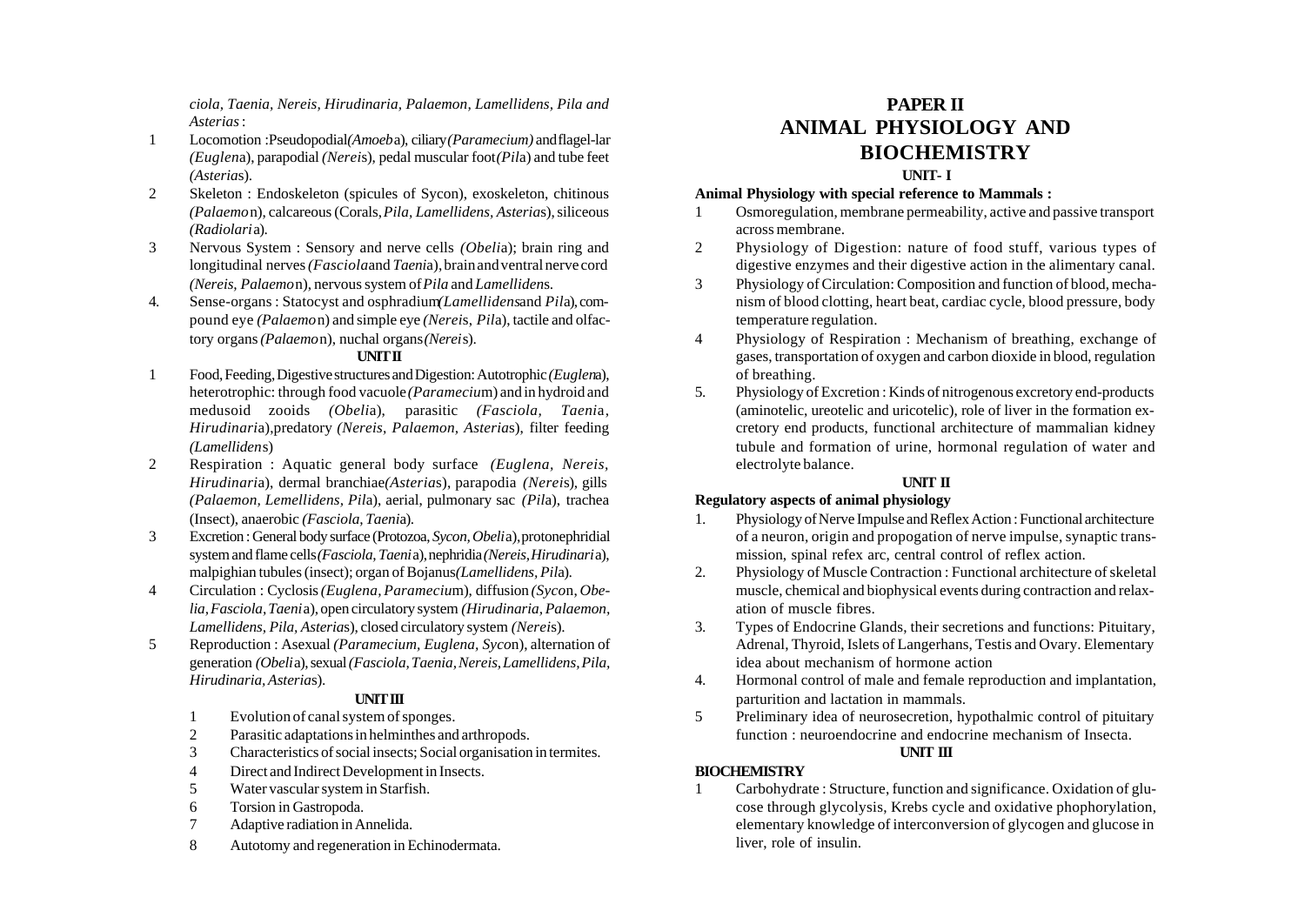- 2. Proteins : Essential and non-essential amino acids, catabolism decarboxy-lation, fate of ammonia (ornithine cycle), fate of carbon skeleton. Struc-ture, function and significance.
- 3 Lipids : Structure, function and significance. Biosynthetic and beta oxidative pathways of fatty acids, brief account of biosynthesis of triglycerides.

### **PAPER III IMMUNOLOGY, MICROBIOLOGY AND BIOTECHNOLOGY UNIT I**

#### **Immunology**

- 1 Immunology : Definition, types of immunity, innate and acquired, humoral and cell mediated.
- 2 Antigen : Antigenicity of molecules, haptens
- 3 Antibody : Definition (IgG, IgM, IgD, IgA and IgE) outline idea of properties and function of ech class of immunoglobulin.
- 4 Antigen-antibody reactions : Precipitation reaction, agglutination reaction, neutralizing reaction, complement and lytic reactions and phagocytosis.
- 5 Cells of Immunity ; Macrophages, lymphocytes (B and T types), T Helper cells, T-killer cells, plasma cells and memory cells.
- 6 Mechanism of humoral or antibody mediated immunity.

#### **UNIT II**

#### **Microbiology**

- 1. Brief introduction to the history of microbiology : work of Antony Van Leuwenhock, theory of spontaneous generation, Germ theory of fermentation and disease, Works of Louis Pasteur, John Tyndal, Robert-Koch and Jenner.
- 2. The Prokaryota (Bacteria) Structural organization :
- i) Size, shapes and patterns
- ii) Structural organization

Slime layer (capsule), cell envelopes cytoplasmic membrane (inner membrane) cell wall (outer membrane) of Gram negative and Gram positive bacteria, mesosomes, cytoplasmic organization cell projections, flagella and pili.

3. Genetic material of bacteria.

i) Chromosome (ii) Plasmids (iii) replication of bacterial DNA.

4 Reproduction in Bacteria , asexual re-production: binary fission, budding, endospore formation, exospore and cyst formation, sexual reproduction, conjugation.

- 5 Microbial nutrition culture of Bacteria
	- a) Carbon and energy source
	- b) Nitrogen and minerals
	- c) Organic growth factors
	- d) Environmental factors : Temperature, hydrogen-ion concentration
- 6 Bacteria of medical importance
	- i) Gram positive
	- a) Cocci: Staphylococci, Streptococci
	- b) Bacilli : Diphtheria, Tetanus
	- ii) Gram-negative
	- a) Cocci : Gonorrhea, Meningitis
	- b) Bacilli : Diarrhea
	- iii) Mycobacteria : Tuberculosis, Leprosy.
- 7 AIDS and Hepatitis (with emphasis on B)
	- i) The causative agents
	- ii) Transmission
	- iii) Pathogenicity
	- iv) Laboratory diagnosis, treatment and prevention.

#### **UNIT III**

#### **Biotechnology**

- 1. History, scope, significance of Biotechnology. Major areas of Biotechnology, Biotechnology industries in India.
- 2. Vectors for gene transfer (plasmids and phages). Basic concepts of cell and tissue culture. Hybridoma technology.

### **PRACTICAL ZOOLOGY**

- **Duration 5 hrs. Max. Marks 75 Min. Marks 27**
- Practical work based on Papers I, II and III

#### **I. External features and Anatomy**

- (a) External features, alimentary canal, nervous system, excretory and reproductive systems in *Hirudineria.*
- (b) External features, appendages, alimentary canal and nervous system *Palaemon*.

(c) External anatomy, pallial organs and nervous system*Unio* and *Pila* Note: External features and anatomy should be studied preferably by digital techniques and alternatives like charts etc.

#### **II. Study of Microscopic Slides:**

**Porifera** : T.S and L.S. of Sycon.

**Coelenterata**: Obelia medusa and polyp, Planula, Scyphistoma, Ephyra larva of Aurelia.

**Platyhelminthes**: T.*S.* body of *Taenia and Fasciola.*Scolex of Taenia,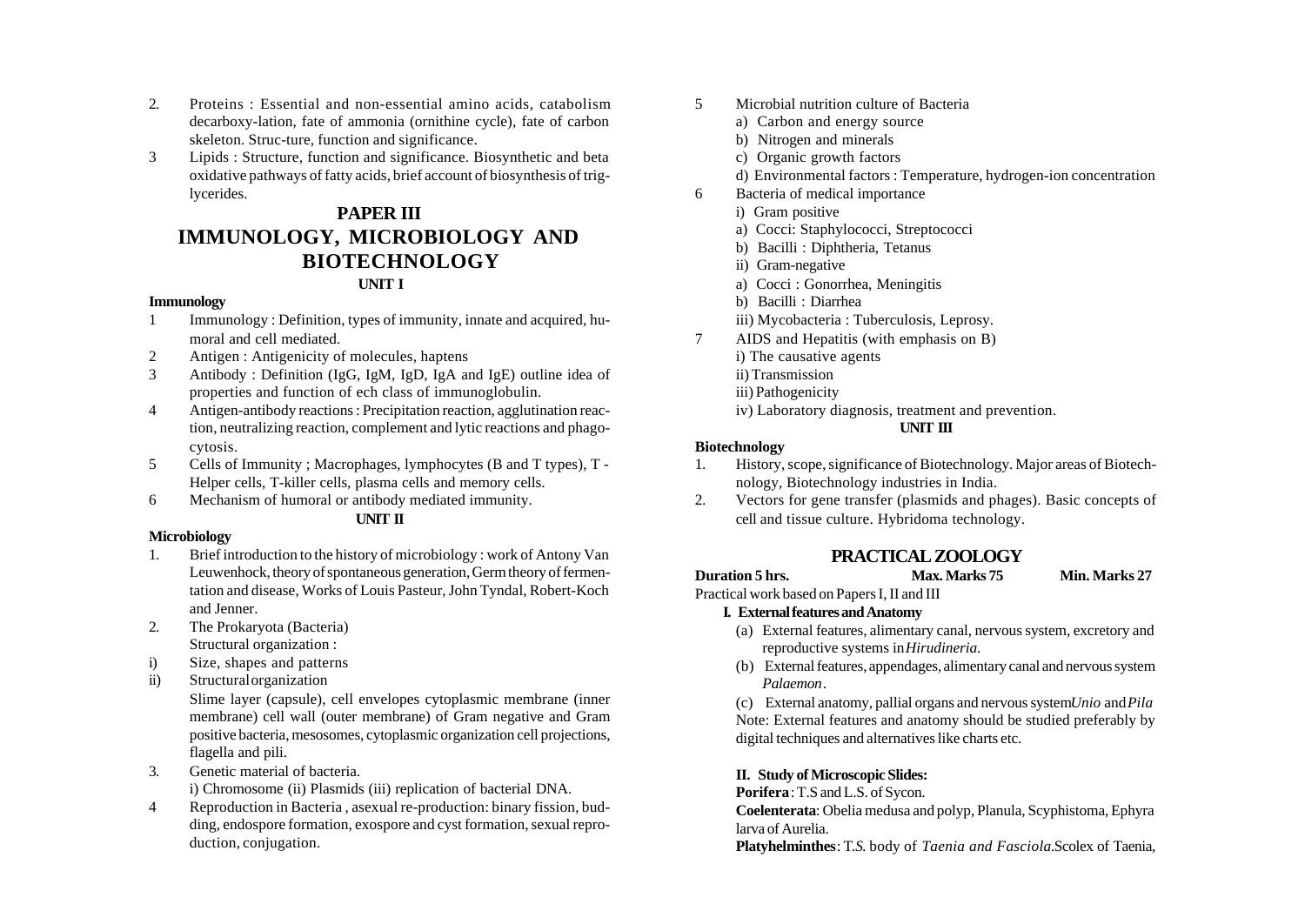mature and gravid proglotid of Taenia, , Hexacanth, Bladderworm and cysticercus stages of Taenia, Miracidium, Sporocyst, Redia and Cercaria Larva of Fasciola.

**Aschelminthes:**AscarisT.S body wall; AscarisT.S. Pharynx; AscarisT.S. mature male and female

**Annelida**: T.S. of Leech and Neries through different regions,

**Arthropoda** - Nauplius, Zoea, Megalopa and Mysis larvae,

**Mollusca**: T.S. gill of *Pila* ,Glochidium.

Echinodermata: Pedicellareae

#### **III. Permanent Preparation and Study of the following**

**Protozoa** : Euglena, Paramecium, Polystomella, or any other foraminifera. **Porifera**: Spicules, spongin fibres, gemmule.

**Coelenterata**: Obelia medusa

**Annelida**: Neries( parapodia )

**Arthropoda**: Cyclops, Daphnia.

**Mollusca**: Pila- Gill lamella, Osphradium, Radula,Unio- Gill lamella

#### **V. Microbiology.**

1. Preparation and use of culture media for microbes.

2. Study of microbes in food materials

3 Educational tour to microbiological laboratories, dairy, food processing factory, distillery, museum of natural science for first hand study and collection of material. Methods of microbial waste disposal. Candidates are expected to submit a report of their visit.

#### **VI. Animal Physiology**

1Counting of red and white blood cells in a blood sample.

2Estimation of haemoglobin in a blood sample.

3 Estimation of haematocrit value in a blood sample.

4 Demonstration of enzyme activity (catalyses) in liver.

5Study of histological structure of major endocrine glands of mammals and their physiological importance using slide/charts/models/digital techniques.

#### **VII. Biochemistry**

1 Detection of proteins, carbohydrates and lipids.

2 Demonstration of the principle of paper chromatography.

#### **VIII. Live Zoolog**y:

To study local invertebrate fauna. Observation of their locomotion, feeding, respiration, circulation and reproduction in the natural habitats. Student is required to prepare a report of these observations and submit along with the practical record. A note on the conservation of inverte-brate fauna is compulsory in this report.

**Note :**(i) Use of animals for dissection is subject to the conditions that these are not banned under the Wild life (Protection) Act.

(ii) Those Institutions which are already having Zoology Museums should not procure Museum Specimens now onwards and should use charts / slides / models / photographs and digital alternatives in case of need. Those new institutions which are not having Zoology Museum in their Department should provide learning related to zoological specimens with the help of charts / slides / models / photographs and digital alternatives/ and visit of students to already established museums.

#### **Scheme of Practical Examination**

#### **Time: 5 hrs. Min.Pass Marks: 27 Max. Marks: 75 Regular/Ex-students/Non-Collegiate**

|   | Total                                       | 75             |
|---|---------------------------------------------|----------------|
| 9 | Classrecord                                 | 10             |
| 8 | Viva-voce                                   | 10             |
|   | in Nature                                   |                |
| 7 | Live Zoology: Study report of animals       | 07             |
|   | Spots $(1 to 8)$                            | 16             |
| 6 | <b>Identification and Comments</b>          |                |
| 5 | <b>Exercise in Microbiology</b>             | 0 <sub>5</sub> |
| 4 | <b>Exercise in Biochemistry</b>             | 08             |
| 3 | <b>Exercise in Animal Physiology</b>        | 08             |
| 2 | Permanent preparation                       | 06             |
| 1 | Anatomy (Through Chart/Model/Photograph/CD) | 05             |
|   |                                             |                |

# **ch-,llh- ikVZ II izk.kh foKku**

### **;kstuk %**

| $i$ tu i =        | $\vee$ of/k 54        | vf/kdre vid | $\mathsf{U}$ ; wre mukh.kl $\vee$ id                                                                 |
|-------------------|-----------------------|-------------|------------------------------------------------------------------------------------------------------|
| $i\ell u$ $i = &$ | $3$ $?k$ . Vs         | 50          | 18                                                                                                   |
| $i$ lu $i = 8$ II | $3 \frac{7}{10}$ . Vs | 50          | 18                                                                                                   |
| $i\ell u$ i=&III  | $3 \frac{?}{k}$ . Vs  | 50          | 18                                                                                                   |
| ik; kfxd          | $5$ $?k$ . Vs         | 75          | 27                                                                                                   |
|                   | dw vol                | 225         | 81                                                                                                   |
|                   |                       |             | اللافان اللافان اللافان في المستحدث المستحدث المستحدث المستحدث المستحدث المستحدث المستحدث المستحدث ا |

 $uk$ V % $it$ u Ik $=$ rhu b $dk$ b;ka ea fo $dk$ Dr q $\alpha$  i $tu$  i $=$ rhu Hkkxka &Hkkx v] Hkkx c o Hkkx I esa foHkDr g $\beta$  Hkkx  $\vee$   $\frac{100}{100}$  vad $\frac{1}{2}$  vfuok;  $\frac{100}{100}$  esa 10  $i$ lu g $\Re$   $\Re$ 0 'kCn½ rFkk i $\Re$ ; d bdkbZ ls de ls de 3 i $i$ u g $\Re$  i $\Re$ ; d  $i$  i  $i$  u 1 vad dk g & Hkkx c ¼0 vad½ Hkh vfuok;  $i$  g s o bleadly 5  $i$ lu g $\delta$ rFkk i $\ell$ ; d bdkb $\ell$ ls de ls de 1 i $\ell$ u g $\delta$  vH; FkhZ dks lHkh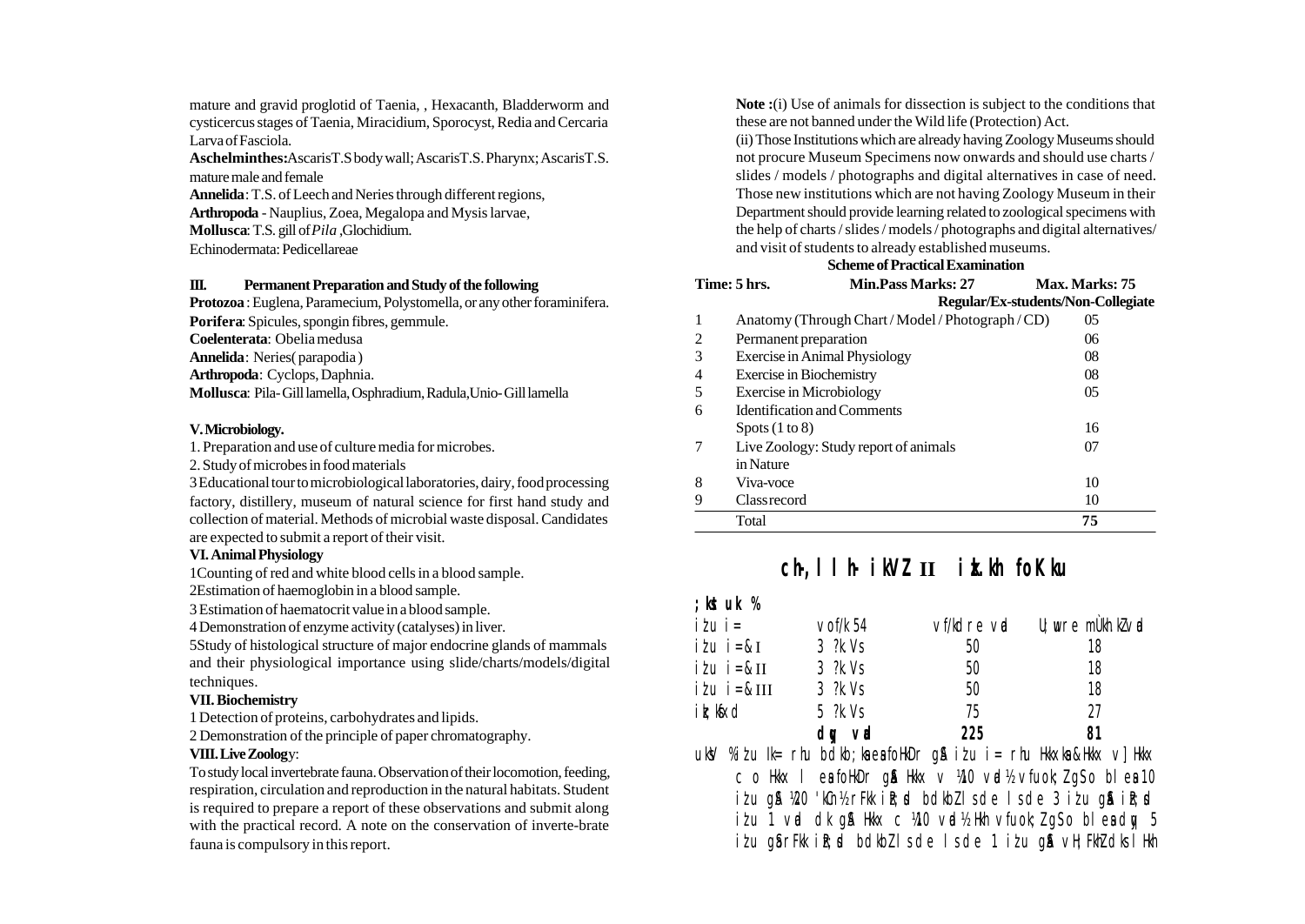ikp ituksdsmrj nusgå ilt; d itu 2 vid 450 'kCn½ dk gå Hkkx&l 160 voll ea day N itu qui ile; cl bolkbleals nks itu qui vH; Fkhl  $dk$  i $k$ ;  $d$  bdkblls, ditu dirsqq day rhu itu djusqsik; d  $i\ell$ u 10 vrd dk q $S$  ¼400'k $cn$ ½ A

## $i$   $t$   $u$   $I$

### vd'ks dh ik: ika dh I jpuk, oa dk; l  $bdkb2 & I$

vd'k fd; kadsiefk rakadk I apukked, oadkf; bl I xBu (mnkgj.k & vehck] i \$kehf'k; e]; ityhuk] vkc\$y; k] I k; dkiW] Q\$ hvksyk] Vhfu; k] ujhl | fq: Mhufi; k| ifvekul v&fvMUI | ik; vk| , LVfi; I A

- DVU **Weuz**% divi kni: Welcky i fekfikdh: Vi Skelf'k: el/vkS d'kufikdh:  $1 -$ W Novhukly ik' oi knh; Yusihl Yi iskh; ikn Yi kbokly oks uko ikn Y<sub>3</sub> LVsj; I Y2
- dalky % vür%dalky ¼ k; dkw dh divdk, w cká dalky & dkbfVuh  $2 -$ Wifyekul dfY'k; et Widky| ikbyk| yêfyMUI | , LVfi : I M fl vtdke : VifM: ksvfi : k½
- $\mathcal{E}$ vký vuný; z rí=dk, j XQs hvkyk vký Vhfu; ky efLr"d vký v/kj rí=dk jTtq Yujhl | ifyekuY ikbyk vkj yêfyMUI dk ri=dk r&A
- I anh va % I Urivu i fivdk vkj tyffkdk kvefymul vkj i kbykk  $4$ la pr us kifyekuk vkf ljy us kujhl vkf ikbykk Li'kKkid vkf ?kk.k vx ¼fvekul l; idy vx ¼ujhl ¼A

# $bdkb2 &$ II

- **[kk]] v'ku] ikpd I apuk, ; vkg ikpu %Lo% ks kh % ) Nyhukk}** fo "ke  $1$ ikskh; ([kk| fifDrdk }kjk ¼i\$kehf'k; e½ vk\$ gkbMkbM thod vk\$ e&Nl kbM thod ealwkcfy; ky ijthoh; kQs hvksyk] Vhfu; k] fq: Mhufi; ky Hk{kdh Wujhl | ifyeku | LVfi : I % fulinu v'ku ky&fyMbl %
- 'olu %tyh; &lkekU; ng Irq % Wyhuklujhl 1 fq: Mhufi; k) (peh)  $2 -$ Dyke ¼ LVfi ; I ½ i k' oi kn ¼ ji hl ½ fxYl ¼ fyekul yêfyMUI | i kbyk¼ ok; oh; 1 QQ4 dkkk ¼ kbyk½ 'okl ufydk ¼dhV½ vok; oh; ¼Q4 hvkyk]  $V$ hf $u:$   $k$ <sup> $\frac{1}{2}$ </sup>
- mrl tu %I keku; ng I rq %i kukstkork] I k; dkilli vkcfy; ki ykfn oDdh;  $\overline{3}$ r = vkj Tokyk dkf kdk, i XQs hvksyk) Vhfu; ky oDdd Xujhl | fg: Mhufi; ky eyih?kh ufydk, j %dhV% ckstul ds vx ¼yesyhMNI] ikbyk½
- ifji pj.k ræ %pØ.k ¼ Nyhuk| i\$kehfk; e½ fol j.k ¼ k; dkW| vkcfy; k|  $\overline{4}$

Od hvkyk $\vert$  Vhfu; k $\mathcal{U}$  [kg/k ifj]  $p$ j.k r $\ast$   $\mathcal{U}$ g: Mhufj; k $\vert$  ifyeku $\vert$  y $\mathcal{E}$ syh $\mathcal{U}$ WI]  $\vert$ ikbyk],LVfj;I¼ cUn ifjIpoj.k ra⊨ ¼u.jhl½

- **ituu %vy&d¼\$kehfk; e];)kyhuk]lk; dkW{lik}ih<h, dkUrj.k¼kcfy; k}{** 5yixd XQs hvkyk) Vhfu; k) ujhl ] yisyhMbl ] i kbyk) fq: Mhufi; k), LVfi; l ½ bdkbl & III
- Liatka ea uky ra dk mnfodkl A  $\mathbf{1}$
- Ñfe; ka , oa vkFkki kMk ea i j thoh vurdnyuA  $2 -$
- $\overline{3}$ I kelftd itf.k; ka ds y{k.k % nhid eal kelftd I axBu
- $4$  $dhV$ ka ea i $R$ ; {k , oa  $\vee$ i $R$ ; {k ifjo/kUA
- rkikehu esty logu rU=A  $5 -$
- $6$ xt Vki kM ea Bu
- $7-$ , usytMk Is vurdtyt fofdj.k
- bolkuMeVk esLokakPNnu o ju: nłkou  $8 -$

### $i \ell u$   $i = \Pi$

# tUrq dkf; dh, oa th jlk; u

### $bdkb2I$

tUrq dkf; blh&Lrfu; ka ds fo'kk I UnHkl ea %

- ijklj.k fu; eu] f>Yyh ikjxE; rk] f>Yyh ds ykj ikj  $1$  fØ; oa fuf%;  $1$ ifjoguA
- ikpu dkf; bh %HkkJ; inkFkJdh iÑfr] fofHklu idkj dsikpd, lltkbEl  $2$ vký vkaki uky en mudh i kpd fØ; kA
- ifil pi.k dh dkf; bh %jDr dk I xBu , oa dk; l jDr Ldaku dh  $\mathcal{L}$ fØ; kfof/k ân; Linu (ân; pØ (jDr nkc (nfigd rki fu; euA
- 'olu dh dkf; but % I okru dh fØ; kfof/k(xj ka dk fofue; (jDr  $\overline{4}$ eaclicLL&Mikb&vkDlkbM, oavkDlhtuck ifioqu(Iokruck fu: euA
- mRI tu dh dkf; bh % ukbi/kstu ; Dr mRI th i nkFkkid ds vr mRi knka  $5<sup>1</sup>$ dsidkj WekukVfyd]; fijvkVfyd, oa; fijdkVfyd½ (bu vr mRiknka dsfuelulk en: Nr dh Hkifedk Lru/kkih oDd ufydk dk fØ; kRed Lo: i , oa e⊯ fueklk( ty vk\$ fo | r ?kVdka dk gkekiluh; fu; euA

### bdkbl & II

turn dkf: blh ds fu: ked javw

- $rfl=dk$  vkos , oai frorh $lfg$ ; k dh dkf; dh %, d  $rl=dk$  dkf kdk  $\overline{1}$  $dk$  fø $k$  k $k$ ed Lo: i I rfl=dk vko $x$  dh m $k$ i f $\lambda$ k oa I naul : Kekurll/ ku i kk k es i frorhl pki (i frorhl f $\emptyset$ ; k dk dkhb; fu; l= kA
- iskh ladou dh dkf; buh % dadky iskh dk fØ; kRed Lo: i] iskh  $2 -$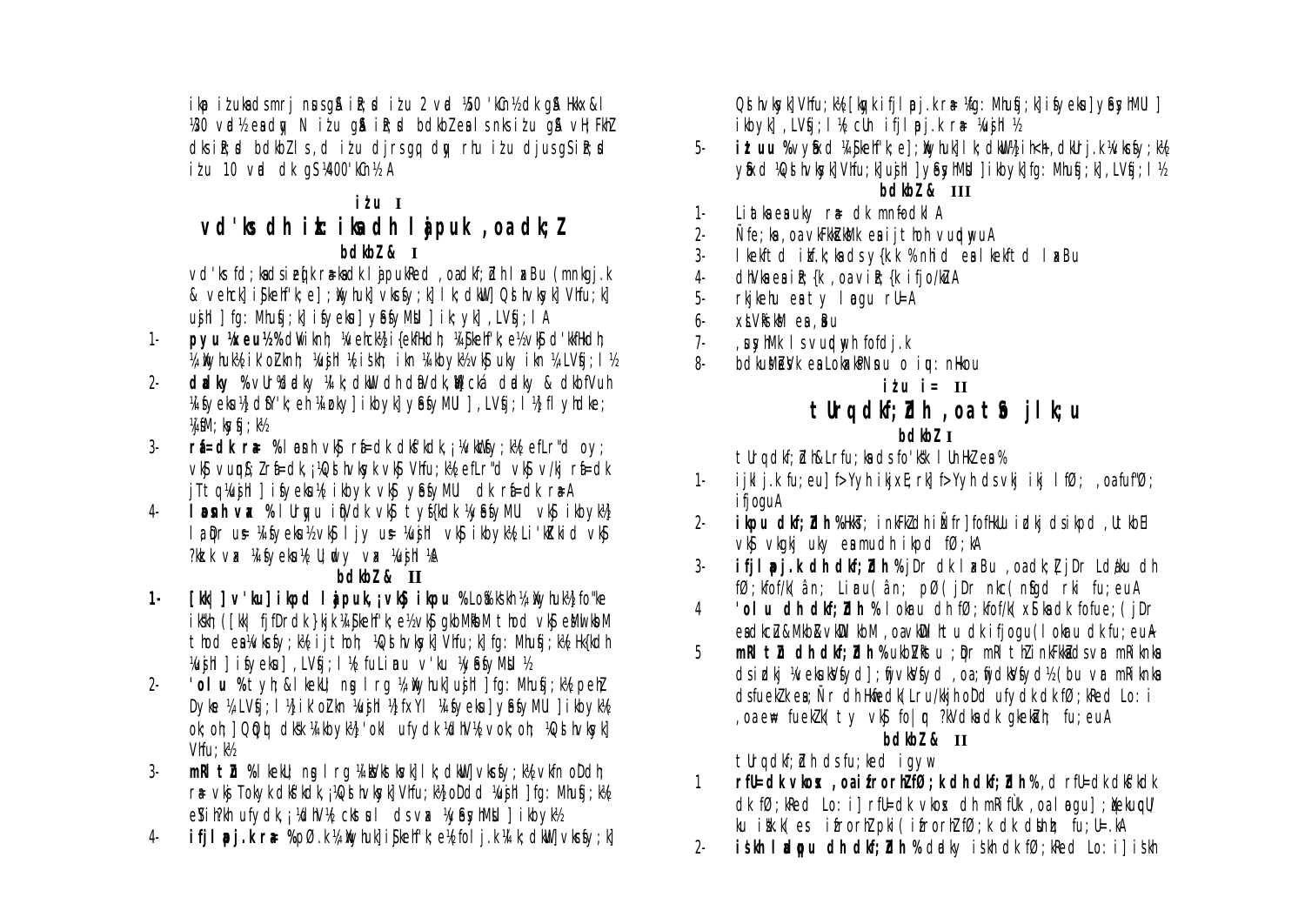rurykads I adipu, oa fikifkyu ds nkjiku gkusokyh ji k; fud, oa tib Hkk&rdh; ?kVuk, &

- VIr%L=koh xfUFk; kadsidki] mudsLoHko o dk; [ih; |k| vf/koDd] Fkkbjk\M]  $\overline{3}$  $\sqrt{x}$ i qos dh }hfidk; orkkov. Mkk; A qkeku fø; k dh fø; kfof/k dh ikjfHkd tkudkjhA
- uj oa eknkirtuu dk gkkbkkuka }kjk fu; U= k vk\$ vkjksi k}id o vk\$ 4- $Lrfu$ : ka ea nu $k$   $L=$ koA
- $5^{\circ}$ rfl=dk L=o.k dk i kiftHkd Kkul i h; tk ds dk; kidk akbi kFKyel }kik  $f u$ ; U=  $K$  clivk clin rfu=clk vr% L=koh, oa vur% L=koh fø; kfof/kA bdkbl & III

# $\tau$  ilk; u %

- **dkckigkbMV %I apukl dk**: 1, oa eqRoA Xykbdkykbfl I }kik Xyvdkst  $\mathbf{1}$ dk vkDI hdj.k| Øs pØ, oavkDI hdkjd QkllQk6j yhdj.k|; Ñr eakykbdkstu. , oa Xyvolkst ds vUr%: i kUrj.k dk i kjfEHkd Kku] bUI fiyu dh HkfiedkA
- its/hul %vko'; d, oavuko'; d vehuksv[y] vip; ] MhdkckDl yhdj.k]  $\mathfrak{D}$ vekfu; k dh fu; fr ¼wkfluffku pؼ dkcLu drdkv dh fu; frA I i pukl  $dk: l \cdot$  oa eako $A$
- olk % lipuk dk; l, oa egkoA olk vEyka dk tô làysk.k, oa  $\mathcal{S}$ chVk&vkDI hdi.k

```
itu i= III
```
# ifri{kk&foKku] IvetSodh vkj to rduhdh  $bdkb2 & I$

### ifri{kk&foKku

- ifrj{kk foKku % ifjHkk"kk] ifrj{kk ds idkj( vUrjtkr %LoHkkfod½, oa  $1$ mikfth ifri{kk(riy, oadks'kdke/; orhlifri{kkA
- ifrtu %v.kykadh ifrtfurk] gSVNIA  $2 -$
- $ifri$ {kh % $ifif$ |Hkk"kk % IgG, IgM, IgD, IgA, OaIgE % bE; when  $x$  if  $y$ u ds  $\overline{3}$ ik; d oxl ds xqkka, oa dk; ka dh : ijs[kkA
- ifrtu&ifrj{kh vfHkfØ; k, ¡%vo{ki .k vfHkfØ; k] I eqqu vfHkfØ; k] mnkl huhdj.k  $\overline{4}$ vfHkfØ; k] i ujd, oa y; u vfHkfØ; k, <sub>i</sub> vk**j**, dkf'kdk, Hkfk.kA
- ifrikkdrk dh dkfkdk, i % o'gn Hksth fyEQkl kbV % ch o Vh idki)} 5. Vh&I ak; d dkf'kdk, I Vh&ekja dkf'kdk, I I vkTek dkf'kdk, i , oa Lej. k dkf'kdk, A
- riy : k ifri{kh e/; orhl ifrikkdrk dh fØ; kfof/kA 6

### bdkbl & II

# I wetsodh %

# vk/kkjHkur I wetSodh

- I wetfodh dsbfrakl dk I fikkir ifip; %, UVku oku Y; woku akWd dk  $\mathbf{1}$ dk; [ Lor% tuu dk fl ) kUr( fd ou vkj jkskadk telfl ) kUr( ybl ik'pi] tkww.fVUMy] jkcVZ dkwbJ vk\$ tbluj ds dk; A i kisish: kivik 14thok.kib  $2$ lipukRed l xBu %
	- (i) vkdki] vkÑfr, oa 0; oLFkk dk ifr: i
	- $(ii)$  l *i* pukked  $\sqrt{8}$  kBu  $\%$
	- 'yf'ed Lrj] I Eily(dkf'kdk vkoj.k(dkf'kdknt); hf>fYy; k; 'Avkrfjd f>Yyt!A X& XII VIS X& VXII Thok kidh dks'kdk filikrh Ycká f>YVIY ehtki kel dkf'kdkn0; h | axBu( dkf'kdk i p/kl d'kkHk, oa fi fyA
- thok.kg dk vkupálkd inkFkZ %  $\mathcal{E}$ Wiki xqkl \ Wiki IysteM+ Wiiki thok.kg/kadsMh, u, dk ifrfyfidj.k
- thok.kykaesituulvyfixdituu(f}fo[k.Muledyul,UMkLikjfueklkl  $4-$ , DI ktiki, oa i Wh fuekik vfixd i truul la NeuA
- tholf.od iksk.k , oa thok.kg/ka dk lø/ku  $5 -$ Wh dkclu, oa Åtkl L=kr KC½ ukbIVkstu vk§ [kfut W 1/2 dkctud of) dkjd
- Vn1/2 i; kbj.kh; dkjd % rkjeku] gkbMkstu vk; u IkUnrkA
- fpfdRI k egRo ds thok.kg  $6 -$ 
	- 海 XG 1 0. khZ **XVX ckdkbz % LVfQykdkdkbz LVfVkdkdkbz** 
		- YCY2 cfl yh % fMIFkhfj; k(fVVsul
	- $\frac{1}{4}$ i $\frac{1}{2}$  xie vo.

W/2 dkdkbl % xkukfi; kl efulltkbfVI

- VCI<sub>2</sub> cfl yh % Mk; fi; k
- Viiil/2 ekbdkcDVhfj; k % rifnd] dtBjkx
- $\mu$  M+ vk s for interest to the form of the set of the set of the set of the set of the set of the set of the set of the set of the set of the set of the set of the set of the set of the set of the set of the set of the  $7 -$ Will olki k vihkdrkl  $V_1:Y_2 \rightharpoonup D$  i.k Wiii's ikx tudrk
	- Way's iz kx' kkyk funkul mipki, oa cpko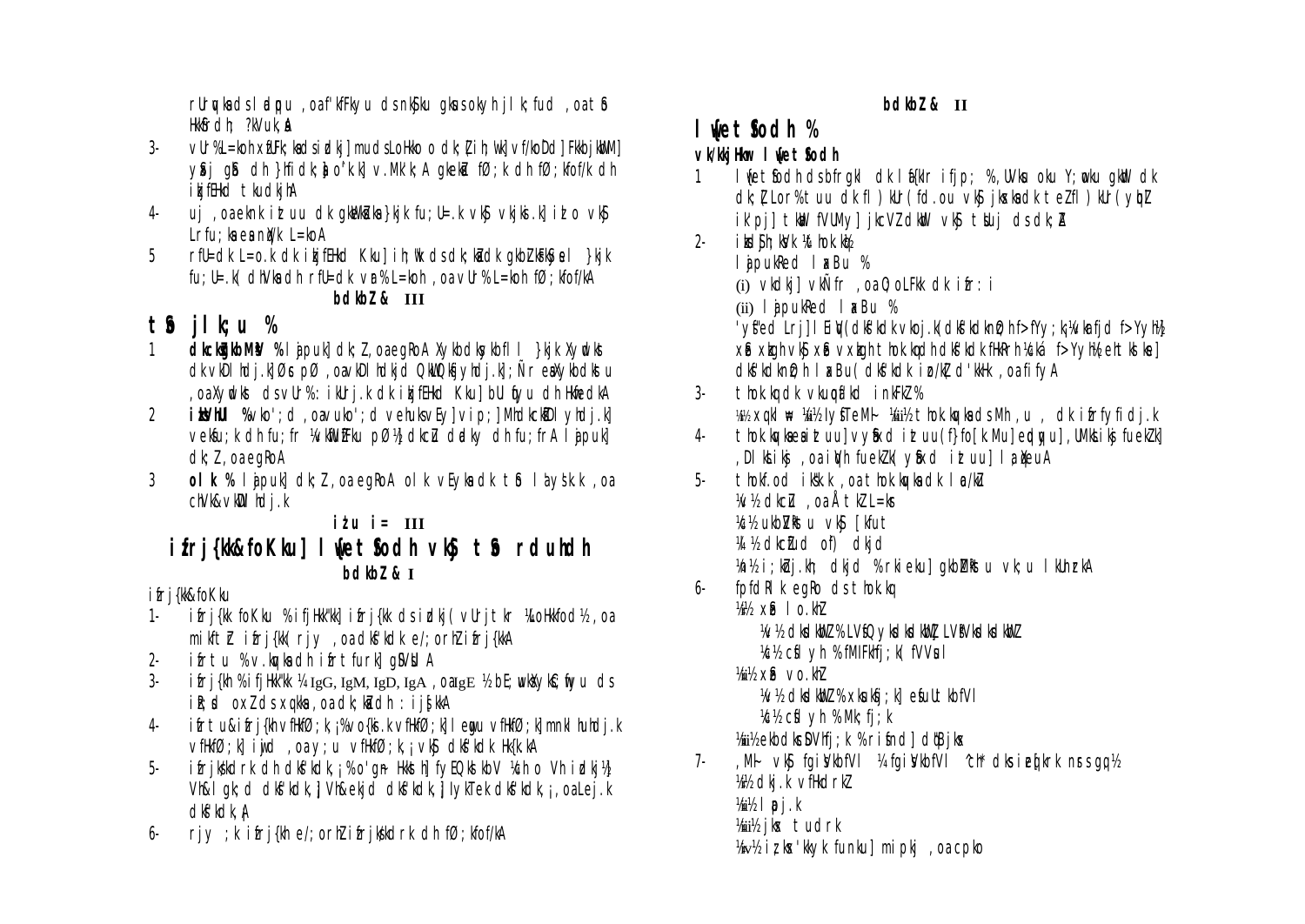bdkbl & III

# $t$  *f*  $s$  rduhdh  $\%$

- the rdundn dk bfrakl | {k = earol the rdundn ds i eqk {k = , oa  $\mathbf{1}$ Hkir ea tô rduhdh mlkxA
- thu LFkkukUrj.k dsokgd WykfTeM vk\$ Hkksth½ dk\$'kdk, oaÅrd I n/  $2$ ku dh enythar vo/kkj.kk, kk qkbfcMkek rduhdh dh enythar vo/kkj.kk, kk
- ekukDykuh ifri{kk, oa muds vuojz ksa  $\mathcal{E}$
- ikds; kV+, oa; uds; kV+ thon0; d I ay; uA  $\overline{4}$
- ju: kith Mh, u, rduhdh vkj blds vuiz kxA 5
- thok.kg, oa vkupá'kd vflk; kfl=dh ½dov cká jskh; Kku½ vkupá'kd  $\mathsf{h}$ vfHk; kfU=dh dsykHk( i Hkkoh n@kVuk, j , oavkupfi'kd vfHk; kfU=dh dk fu; euA
- iikftuh XVNUI tSud1% tUrq vkS tS rduhdh es muds mi; kxA  $\overline{7}$
- Dykfux dk I f{kIr y{kk tkfkk(thukfed vud tkku & bl dh mikn; rk 8 , oa vu&mi kns rkA
- VIS If /k; kaea t for dundhi i h-l h-vkj-i i fr t fodi Vhd; fd.odi fo VIfeUI i 9 LVhi kWMI A
- okrkoj.kh; tô rduhdh %/kkrqvk\$ iVkty; e ikflr] uk'kd&tho fu; U=.k]  $10<sup>°</sup>$ vif'k"V ty mipkiA
- Hkkstul is vks Ms ih I vie tsodh Vckg; jskh; Kkul fdf.or Hkkstu  $11$ mRiknu %Ms jh mRikn], Ydkgfyd is vk\$ fl jdk( l wet fod fo Nfr , @ Hkkstu ifjj{k.kA

# ik; kfxd & ik.kh foKku

iwkkid 75

 $le: 5$  ?k.Vs

 $U:$  wre vad 27

- बाह्य लक्षण एवं शारीरिकी  $1.$
- (अ) हिरूडिनेरिया (जोंक) के बाह्य लक्षण, आहारनाल, तंत्रिका तन्त्र, उत्सर्जन एवं जनन तन्त्र।
- (ब) पेलीमॉन के बाह्य लक्षण, उपांग, आहार नाल एवं तंत्रिका तन्त्र।
- (स) यूनिओ और पाईला के बाह्य लक्षण, पेलियल अंग और तन्त्रिका तन्त्र।
- uky %ckg: y{k.k, oavkUrfid 'kkihfidh dkstakard I lko aksfMftVy rduhdh ; k vU; fodYika}kik v/; ; u fd; k tk; aA tc Hh fdl h thfor ik.kh dk vkUrfid 'kkihfidh grov';; u fd; k tk; s rks og ; k rks uk'kd gks; k I a) L ch qbl ittler qks ft I s ihMkjfgr v/; ; u fd; k tk; s A
- सक्ष्मदर्शीय स्लाइडों का अध्ययन :- $2.$ पेरिफेरा : साइकॉन का अनदैर्ध्य एवं अनप्रस्थ काट का अध्ययन

सीलेन्ट्रेटा: ओबीलिया- मेड्यूसा एवं पॉलिप, ओरीलिया के प्लेन्यूला, स्काइफीस्टोमा एवं एफाइरा लार्वा

प्लैटीहैलमिन्थीस: टीनिया एवं फेसिओला की देह का अनुप्रस्थ काट, टीनिया स्कोलेक्स, टीनिया के परिपक्व व ग्रेविड खण्ड, हैक्साकैंथ, ब्लेडर वर्म और सिस्टिसरकस अवस्था।

फेसिओला के मिरासिडियम, स्पोरोसिस्ट, रेडिया एवं सरकेरिया लार्वा। ऐस्केल्मिन्थीज:ऐस्केरिस की देह. ग्रसनी परिपक्व नर व मादा का अनप्रस्थ काट। एेनेलिड़ा : शरीर के विभिन्न भागों से नेरिस व जोंक का अनप्रस्थ काट। आर्थोपोडा : नॉप्लियस, जोइया, मेगालेपा एवं माइसिस लार्वा मोलस्का: पाईला के गिल का अनुप्रस्थ काट, ग्लोकीडियम लार्वा इकानोडर्मेटा : वृत्तंपद।

Ⅲ स्थाई आरोपण तैयार करना एवं उनका अध्ययन

प्रोटोजोओ : युग्लीना, पेरामिशियम, पोलिस्टोमेला अथवा कोई फॉरेमिनिफेरा। **पेरिफेरा** : कंटिकायें. स्पेन्जिन तन्त. जेम्यल

- सीलेन्टेटा : ओबीलिया मेडयसा
- एनेलिडा : नेरीस के उपांग
- आर्थोपोडा : साइक्लोप्स, डेफ्निया

मोलस्का: पाईला-गिल लैमिला, ऑस्फ्रेडियम, रेड्यूला, यूनिओ - गिल लैमिला

### IV lwetsodh %

- luje thoka ds fy; s I p/ku ek/; e dk fuek/k , oa mi; kxA  $1 -$
- [kk] inkFkka ea live thoka dk v/: : uA  $\mathfrak{D}$
- $\mathcal{E}$ I wetfodh; iz kx'kkykyky Ms jh [kk| idddi.k dkj [kkuk] fMLVhyjh] ikÑfrd fokku I xaky; ka dk ikFkfed Kku, oa i nkFkka ds I xa gra 'k\$kf.kd Hke.kA I (e t\$odh vif'k"V mipkj dh fof/k;kA folkfFkZ kalsmijkDr laFkkukadsvovkdu dhfjikVZ dk itrrhdj.k vif{kr q&
- v tUra dkf: bh %
- jDr ifrn'klea yky vký 'or jDr dký'kdkvka dh x.kukA 1.
- jDr ifrn'kl en ghekkykfcu dk ekiuA  $2 -$
- jDr ifrn'WeafgeVktØV oY; w clk ekiuA  $\overline{3}$
- : Nr ea, Utkbe fØ; k ½dSyst½ dk in kuA  $\overline{4}$
- $5 -$ Lru/khij; ka dh ed; vlrkókoh xflFk; ka dh Årdh; I a puk dk LykbM @pl\/@el\Y|@fMftVy rduldh }kik v/;; u , oa mudh dk; blh; fo'kkrk. A